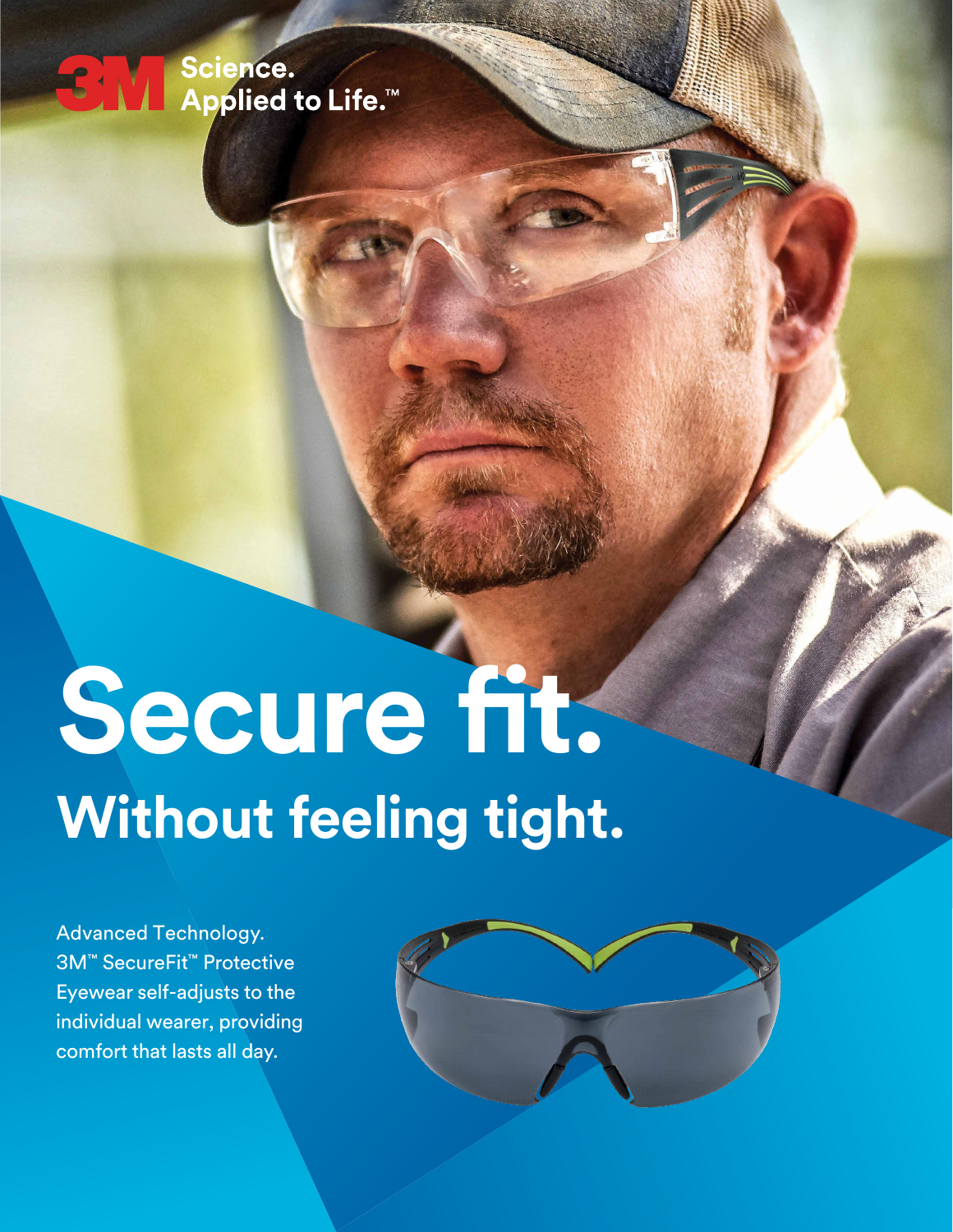### **3M**™ **SecureFit**™ **Protective Eyewear, 400 Series**

Safety eyewear meets 21<sup>st</sup> century science. The 400 Series takes comfort to a higher level.



**The 400 Series features 3M**™ **Pressure Diffusion Temple Technology, soft adjustable nose pads, dual-injected temples and foam gasket**







Mirror Lens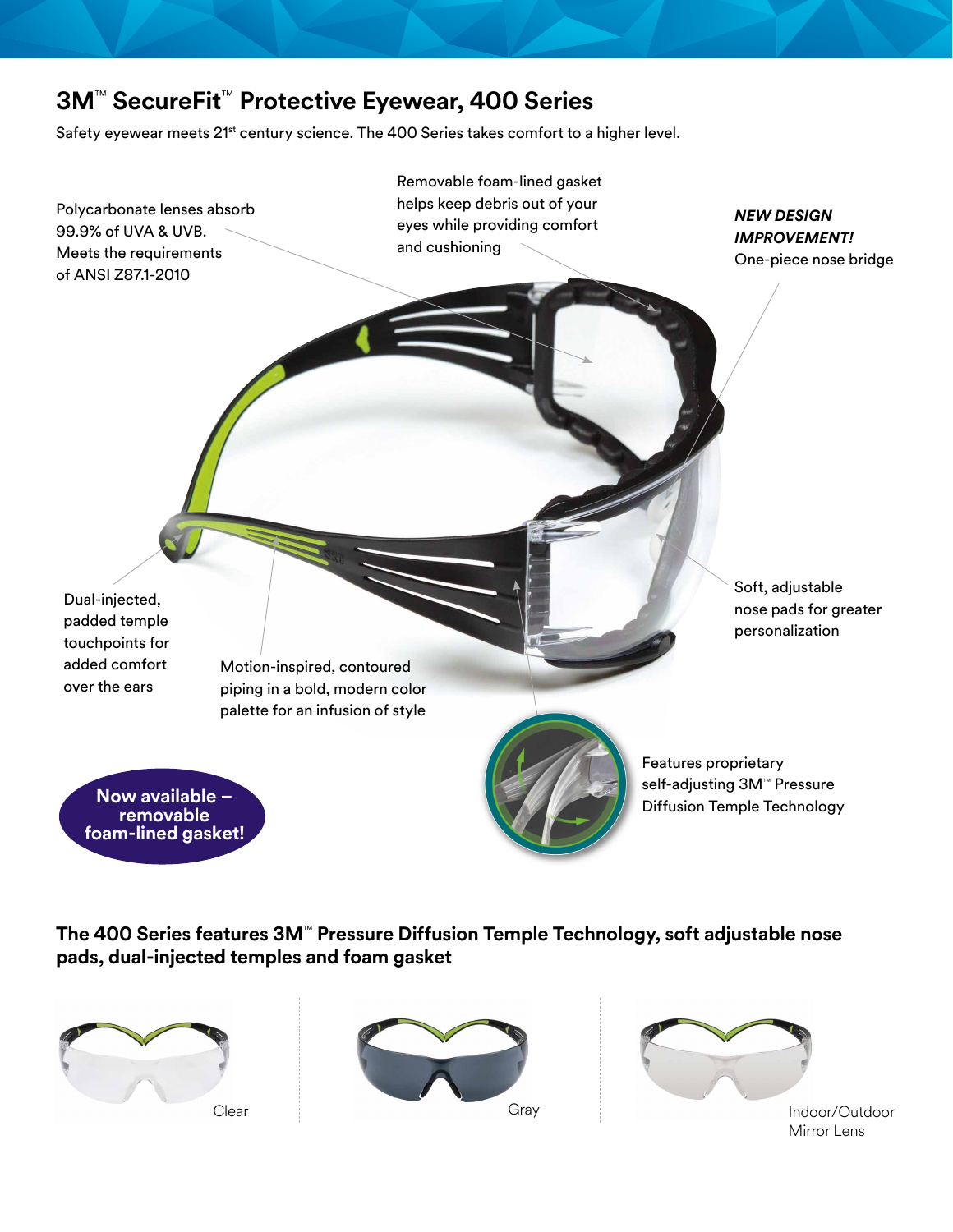## **3M**™ **SecureFit**™ **Protective Eyewear, 200 Series**

Feel the difference as soon as you put them on. Temples automatically self-adjust to provide a secure, comfortable fit each time.



self-adjusting 3M<sup>™</sup> Pressure Diffusion Temple Technology

**The 200 Series features 3M**™ **Pressure Diffusion Temple Technology**